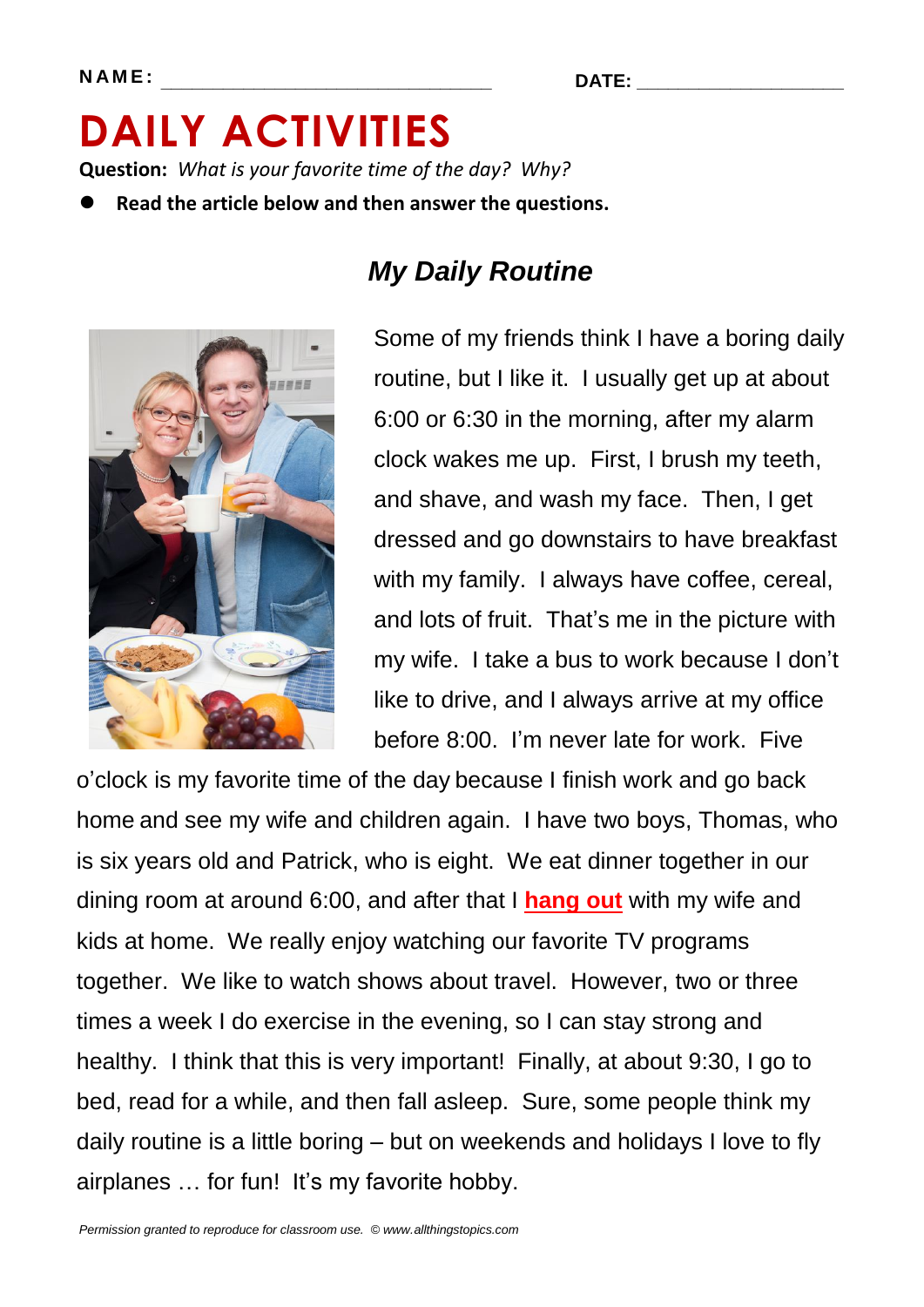# **DAILY ACTIVITIES READING COMPREHENSION**

| Score out<br>of eight | As<br>percentage |  |
|-----------------------|------------------|--|
|                       |                  |  |
| /Զ                    |                  |  |

## **1. What is the article about?**

- (a) his family
- (b) the activities he likes to do at home
- (c) the things he usually does every day

## **2. What does he do after he gets washed and dressed in the mornings?**

- (a) eats
- (b) goes to work
- (c) buys fruit

## **3. Why does he take a bus to work?**

- (a) He gets to work before eight o'clock.
- (b) He is never late.
- (c) He doesn't like to drive.

### **4. What time of day does he like best?**

- (a) eight o'clock
- (b) five o'clock
- (c) six o'clock

#### **5. What does the phrase 'hang out' mean?**

- (a) eat
- (b) stay at some place
- (c) go home after work

### **6. How often does he do exercise?**

- (a) always
- (b) never
- (c) sometimes

## **7. What does he think is very important?**

- (a) exercise
- (b) travel
- (c) TV

#### **8. He thinks his daily routine is boring.**

- (a) TRUE
- (b) FALSE
- (c) He doesn't say.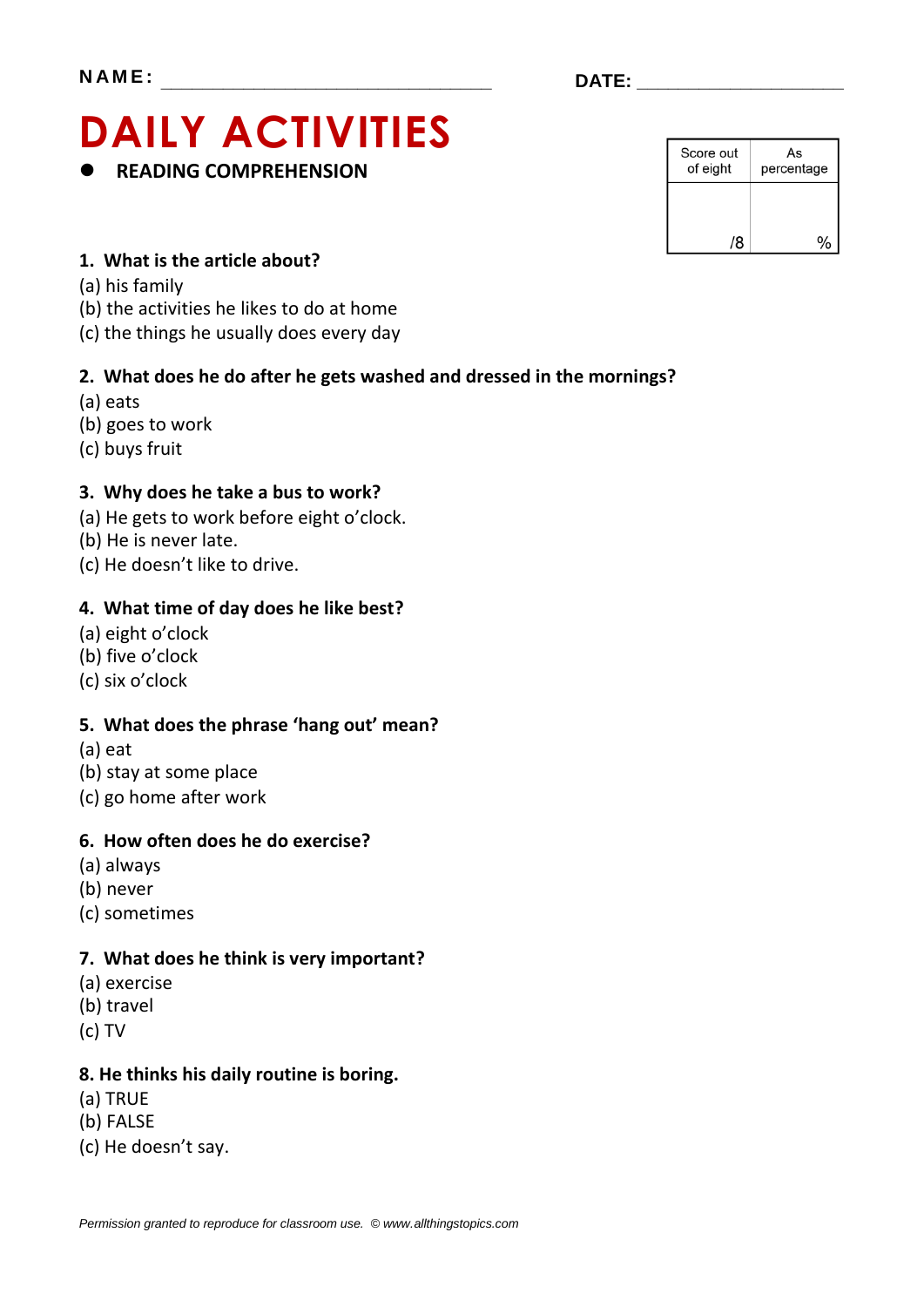# **DAILY ACTIVITIES**

## **Grammar-in-Context**

*Complete the paragraph by circling the correct words.*

## *My Daily Routine*

Some of my friends think I have a boring daily routine, **(1)\_\_\_\_\_** I like it. I usually get up at about 6:00 or 6:30 **(2)\_\_\_\_\_** the morning, after my alarm clock **(3)\_\_\_\_\_** me up. First, I brush my teeth, and shave, and wash my face. Then, I get dressed and go downstairs to have breakfast with my family. I always have coffee, cereal, and **(4)\_\_\_\_\_** of fruit. That's me in the picture with **(5)\_\_\_\_\_** wife. I take a bus to work because I **(6)\_\_\_\_\_** like to drive, and I always arrive at my office before 8:00. I'm never late for work. Five o'clock **(7)\_\_\_\_\_** my favorite time of the day because I finish work and go back home and see my wife and children again. I have two boys, Thomas, who is six years old and Patrick, who is eight. We **(8)\_\_\_\_\_** dinner together in our dining room at around 6:00, and after that I hang out with my wife and kids **(9)\_\_\_\_\_** home. We really enjoy watching our favorite TV programs together. We like to watch shows about travel. However, two **(10)\_\_\_\_\_** three times a week I do exercise in the evening, so I can stay strong and healthy. I think that this is very important! **(11)\_\_\_\_\_**, at about 9:30, I go to bed, read for a while, and then fall asleep. Sure, some people think my daily routine is a little boring – but on weekends and holidays I (12) to fly airplanes ... for fun! It's my favorite hobby. Ì

| 1.            | 5.          | 9.           |
|---------------|-------------|--------------|
| $(A)$ so      | $(A)$ my    | $(A)$ at     |
| (B) but       | (B) mine    | $(B)$ in     |
| $(C)$ and     | $(C)$ me    | $(C)$ by     |
| (D) because   | $(D)$       | $(D)$ on     |
| 2.            | 6.          | 10.          |
| $(A)$ in      | (A) not     | $(A)$ and    |
| $(B)$ at      | (B) doesn't | $(B)$ or     |
| $(C)$ to      | $(C)$ don't | $(C)$ so     |
| $(D)$ on      | $(D)$ isn't | (D) but      |
| 3.            | 7.          | 11.          |
| (A) is waking | (A) does    | (A) However  |
| (B) waking    | (B) have    | (B) Finally  |
| (C) wake      | $(C)$ are   | (C) Because  |
| (D) wakes     | $(D)$ is    | (D) First    |
| 4.            | 8.          | 12.          |
| (A) lots off  | (A) ate     | (A) love to  |
| (B) lot       | (B) eating  | (B) loves to |
| (C) lots of   | (C) eats    | (C) loving   |
| (D) lots      | (D) eat     | (D) love     |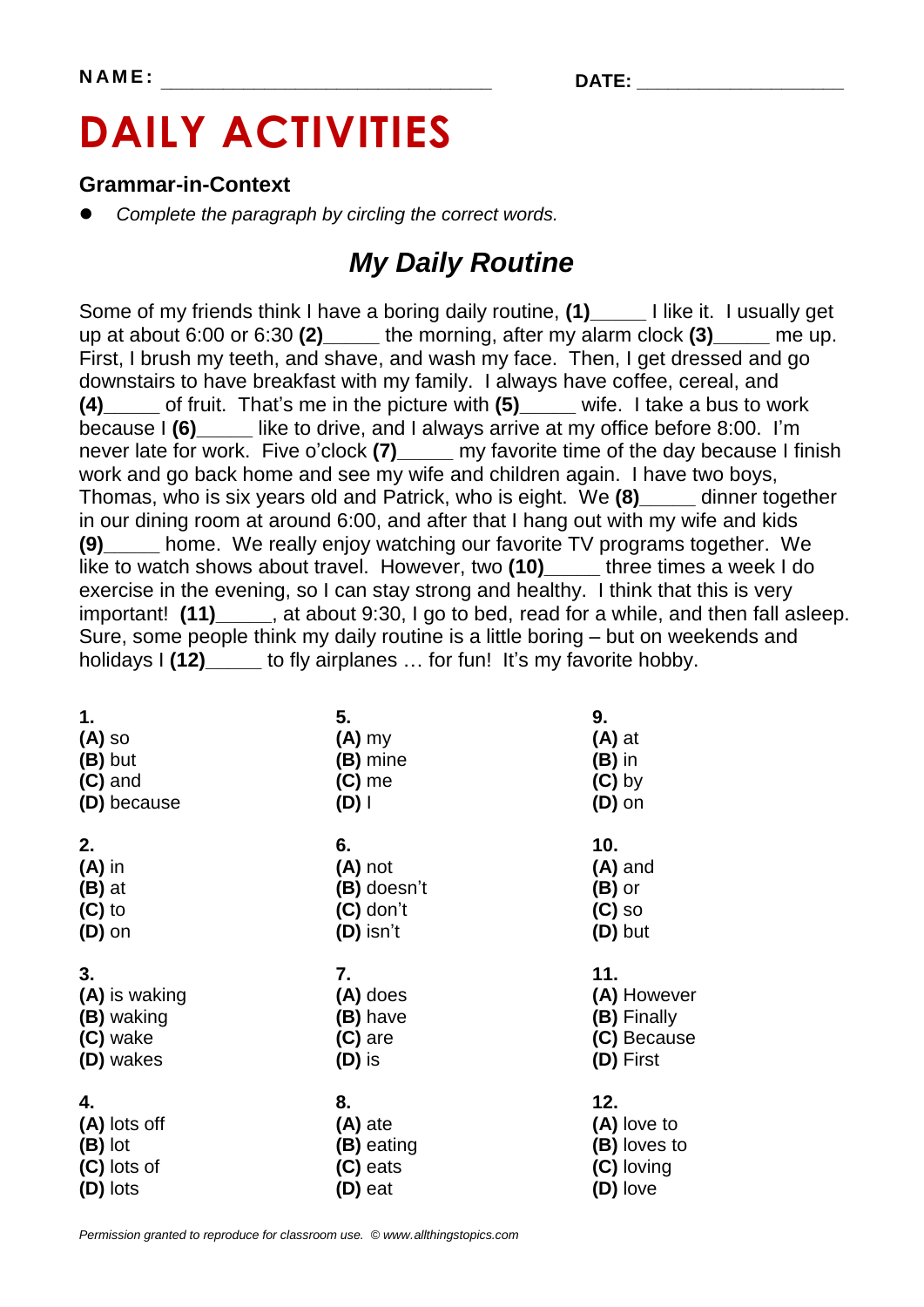# **DAILY ACTVITIES**



WRITING PRACTICE: "Write a paragraph about your daily routine."